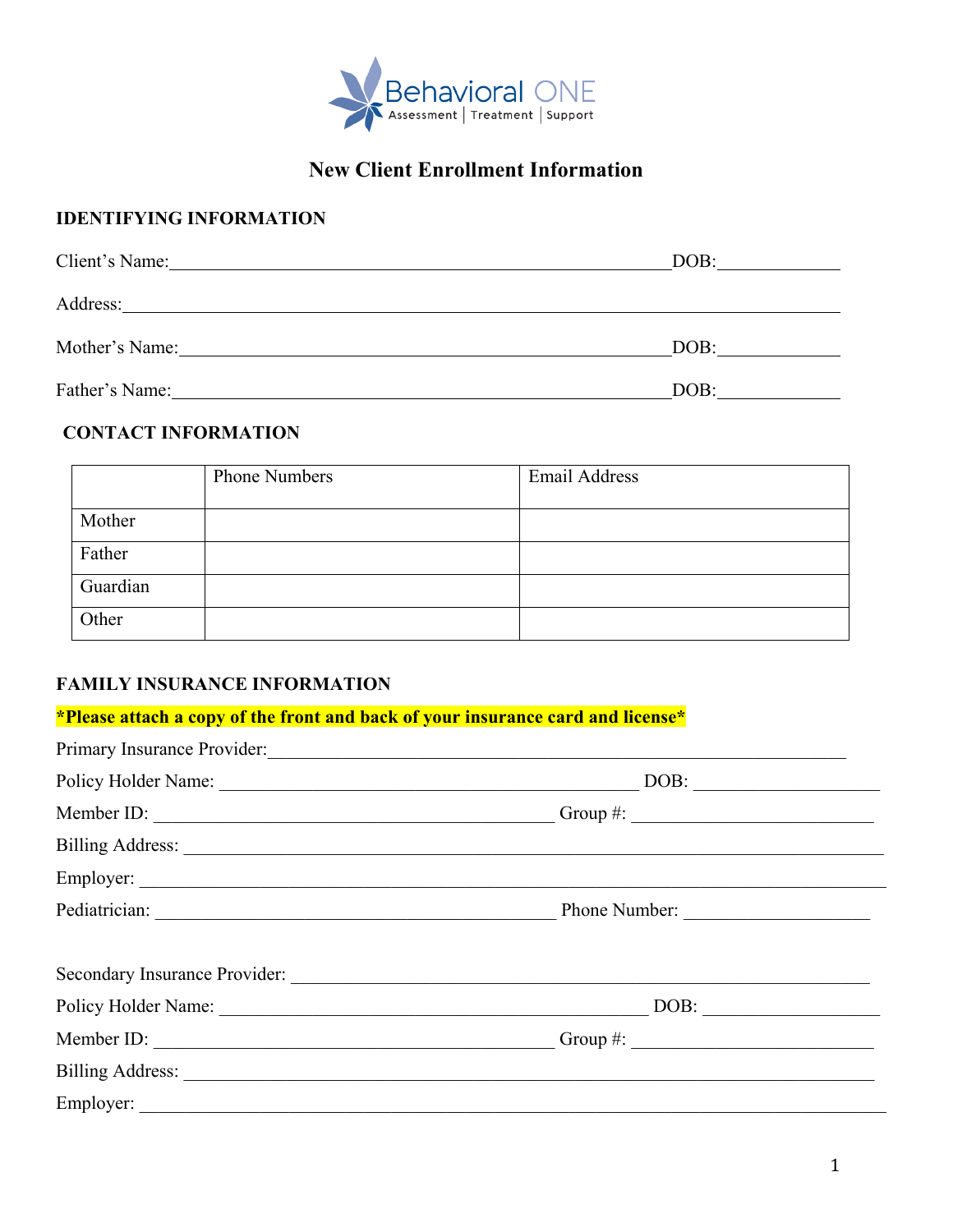#### **BACKGROUND INFORMATION**

Does your child have an Individualized Education Plan (IEP)? **If so, please provide a copy of the IEP.** 

Does your child have a medical diagnosis of Autism Spectrum Disorder by a Licensed Psychologist? Who made the diagnosis and when was it made? **If so, please provide a copy of the report.**

## **MEDICAL TREATMENT HISTORY**

Please provide the following information regarding any specialists who have evaluated and/or treated your child:

| Type of Service Provider | Agency/Provider Name | Agency/Provider Complete Address | Dates Seen |
|--------------------------|----------------------|----------------------------------|------------|
| Hospitalizations         |                      |                                  |            |
| Pediatrician             |                      |                                  |            |
| Family Physician         |                      |                                  |            |
| Neurologist              |                      |                                  |            |
| Psychiatrist             |                      |                                  |            |
| Psychologist             |                      |                                  |            |
| Eye Specialist           |                      |                                  |            |
| <b>ABA</b> Services      |                      |                                  |            |
| Speech/Language          |                      |                                  |            |
| Occupational Therapist   |                      |                                  |            |
| Geneticist               |                      |                                  |            |
| Children's Rehab Service |                      |                                  |            |
| Public Health Dept.      |                      |                                  |            |
| Dept. of Human Resource  |                      |                                  |            |
| Others:                  |                      |                                  |            |
| Others:                  |                      |                                  |            |

If you child has been seen for previous therapies, please give a brief description of their response to these interventions:

#### **PRENATAL AND BIRTH HISTORY**

|                          | Response | <b>Notes and Description</b> |
|--------------------------|----------|------------------------------|
| Length of Pregnancy      |          |                              |
| <b>General Condition</b> |          |                              |

## **DEVELOPMENTAL HISTORY**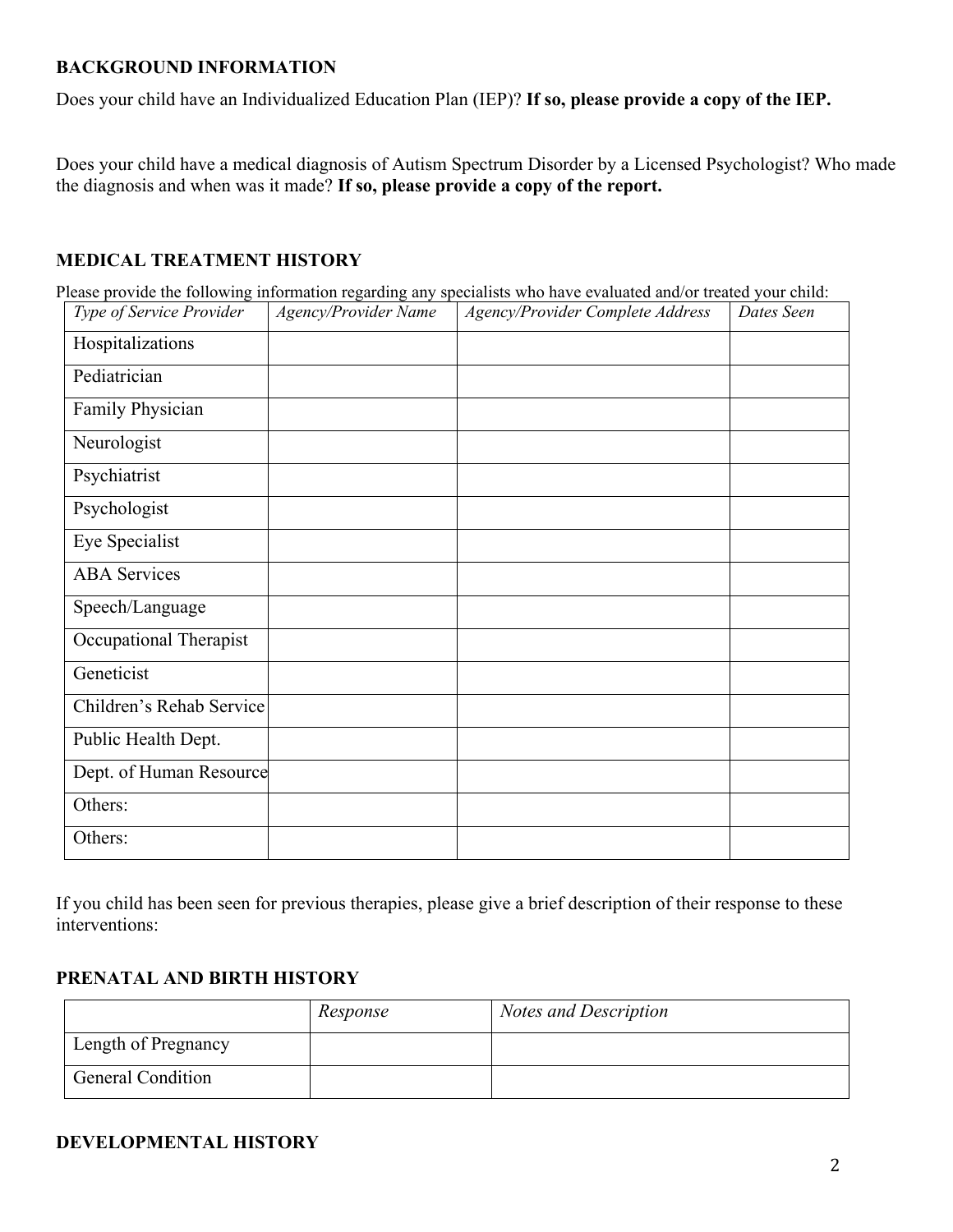Provide the approximate ages at which your child began to reach the following developmental milestones. You may use early, late, or on time if age is unknown.

| <b>Milestones</b>           | Age Occurred | <b>Notes</b> |
|-----------------------------|--------------|--------------|
| Smile                       |              |              |
| Coo/Babble                  |              |              |
| Roll Over                   |              |              |
| Sit Alone                   |              |              |
| Single Words                |              |              |
| Phrases                     |              |              |
| <b>Short Sentences</b>      |              |              |
| Crawl                       |              |              |
| <b>Stand Alone</b>          |              |              |
| Walk Alone                  |              |              |
| Feeds Self                  |              |              |
| Dresses Self                |              |              |
| Toilet Trained - Bladder    |              |              |
| Toilet Trained - Bowel      |              |              |
| Toilet Trained - Night Time |              |              |

### Additional Information:

| How does your child communicate? Please check all that apply. |  |  |  |  |  |  |  |
|---------------------------------------------------------------|--|--|--|--|--|--|--|
|---------------------------------------------------------------|--|--|--|--|--|--|--|

| <b>Communication Style</b>  | Check all that apply | <b>Notes</b> |
|-----------------------------|----------------------|--------------|
| Crying                      |                      |              |
| Playful Sounds              |                      |              |
| Pointing with Index Finger  |                      |              |
| Words                       |                      |              |
| Phrases                     |                      |              |
| Sentences                   |                      |              |
| Sign Language               |                      |              |
| Picture Communication       |                      |              |
| <b>Communication Device</b> |                      |              |
| Problem Behavior            |                      |              |

How much of your child's speech is understandable to you? Some Most All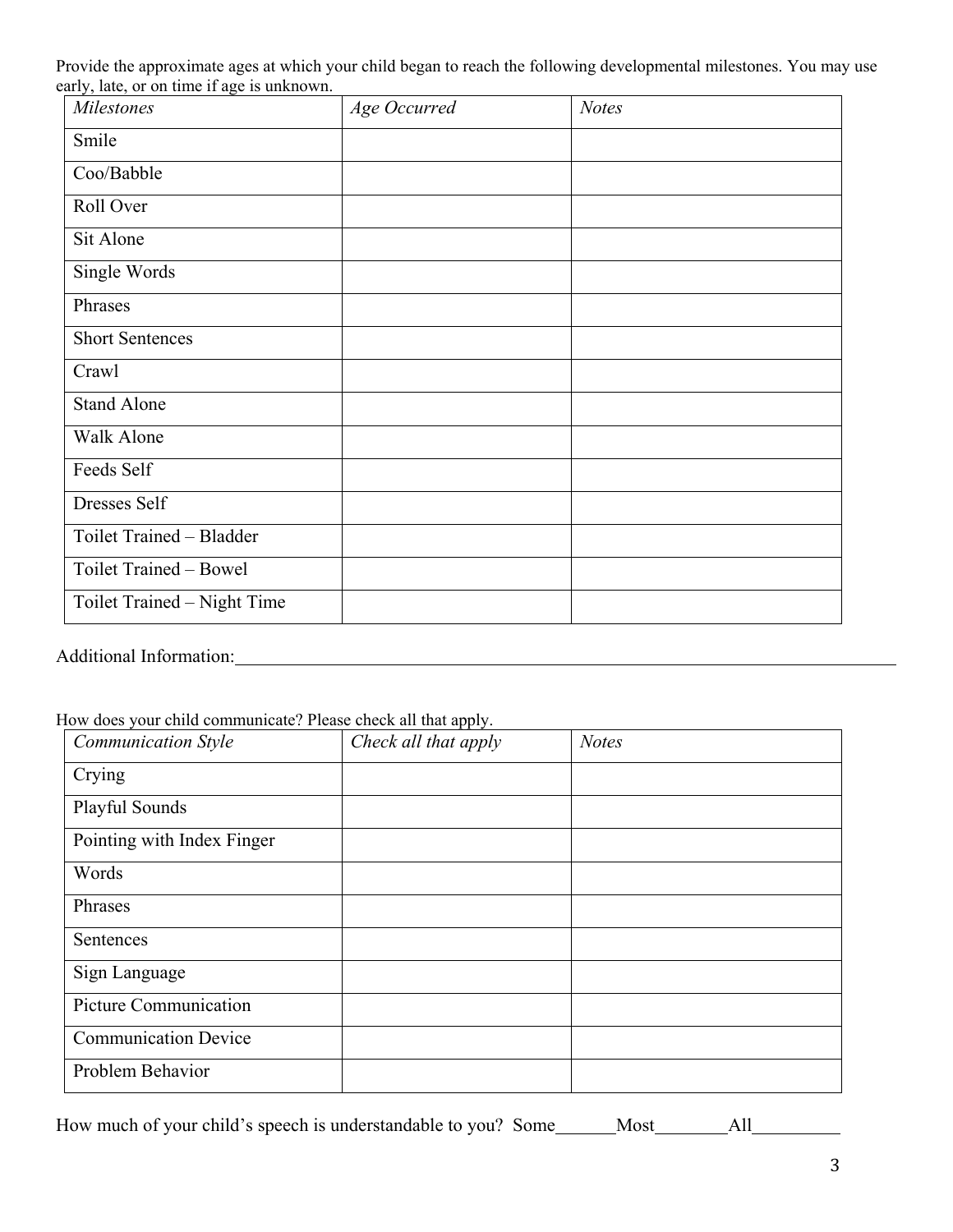| How much of your child's speech is understandable to others? Some | Most |  |  |
|-------------------------------------------------------------------|------|--|--|
|-------------------------------------------------------------------|------|--|--|

| Does your child exhibit difficulty with the following? |                 |
|--------------------------------------------------------|-----------------|
| Understanding what someone says: $Yes \Box No$         |                 |
| Talking:                                               | $Yes$ No $\_\_$ |

Please answer the following questions about your child's motor coordination.

| Motor Area                      | Concerns?                    | <b>Notes</b> |
|---------------------------------|------------------------------|--------------|
| Walking                         |                              |              |
| Running                         |                              |              |
| <b>Gross Motor Coordination</b> |                              |              |
| <b>Fine Motor Activities</b>    |                              |              |
| <b>Playground Activities</b>    |                              |              |
| <b>Hand Preference</b>          | Right / Left / Both / Unsure |              |

How would you describe your child? Please check all that apply:

| Usually very active                 | Sometimes active, but can play quietly |
|-------------------------------------|----------------------------------------|
| Usually not active                  | Unusually happy compared to others     |
| Unusually sad compared to others    | Can be moody                           |
| Demands attention (peers or adults) | Aggressive towards self or others      |
| Difficulty attending to activities  | Prefers motor activities               |
| Prefers sit-down activities         | Other:                                 |
|                                     |                                        |

#### **FEEDING**

Weight:

Feeding Method (circle): Bottle Fed / Baby Food / Table Food / Special Diet

Are there or have there been any feeding problems? If yes, please describe:

Do you consider your child a picky eater? If yes, what foods will he/she eat?

Does your child drool more than others? \_\_\_\_\_\_\_\_\_\_\_\_

Is your child on any special diet or take any nutritional supplements? If yes, please describe:

Are you interested in feeding therapy for your child? \_\_\_\_\_\_\_\_\_\_\_\_\_\_\_\_\_\_\_\_\_\_\_\_\_\_

#### **SENSORY**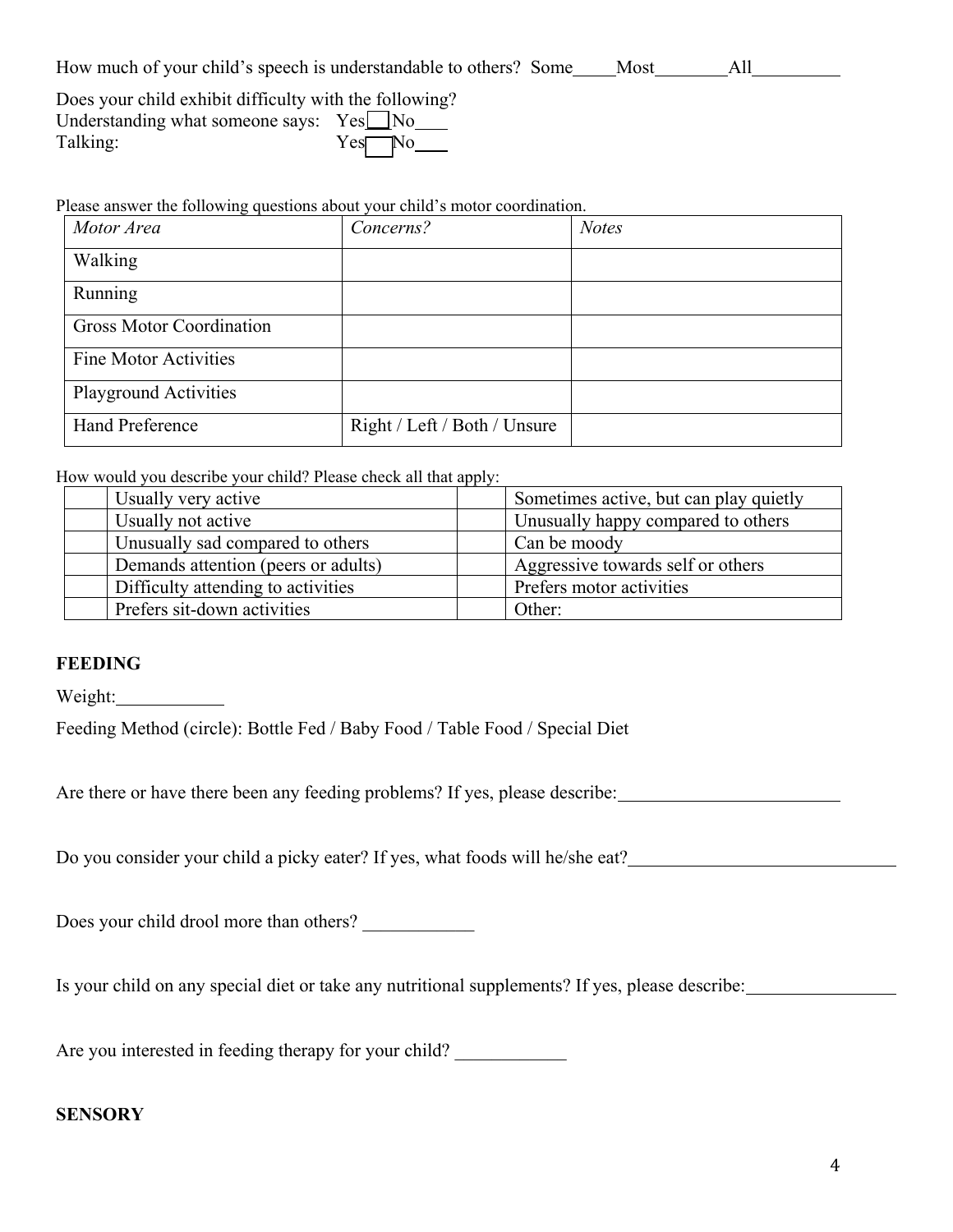Is your child…

| Oversensitive or reactive to sound   | Doesn't like having things on his/her hands |
|--------------------------------------|---------------------------------------------|
| Under sensitive or reactive to sound | Sensitive to certain types of clothing      |
| Over sensitive or reactive to light  | Always having to touch different fabrics    |
| Under sensitive or reactive to light | Smells things you would not expect          |
| Picky eater                          | Overstuffs mouth with food                  |
| Over sensitive to pain               | Avoids movement activities                  |
| Under sensitive to pain              | Seeks movement activities                   |

#### **BEHAVIOR**

Does your child engage in problem behavior? If yes, please describe:

Why do you think he/she engages in the problem behavior?

What do you do immediately following your child's problem behavior?

#### **PLAY SKILLS**

Please describe your child's independent play skills:<br>
<u>Please</u> describe your child's independent play skills:

Please describe your child's play skills with other peers:

#### **INTERESTS**

What are your child's interests?

What motivates your child?

#### **COMMUNITY INTEGRATION**

What activities is your child involved in outside of school/therapy hours?

Are you and/or your child involved in any Autism Spectrum Disorder support groups outside of school/therapy?

#### **GOALS OF THERAPY**

Please list three communication related goals you would like for your child to accomplish this year?

| ∽<br><u>.</u> |  |  |
|---------------|--|--|
| ◡             |  |  |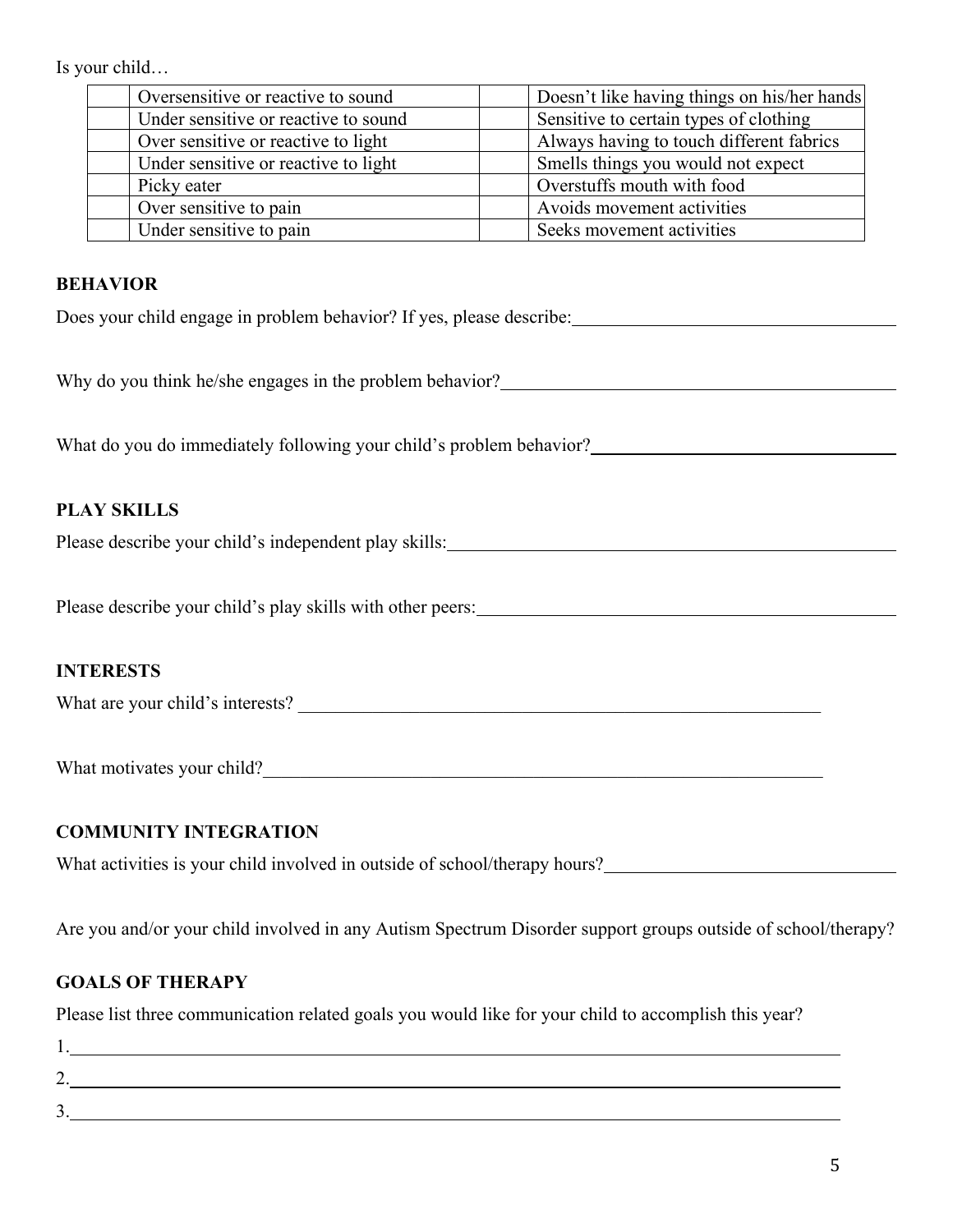Please list three motor skills or daily task goals that you would like your child to accomplish this year?

| <u>.</u> |  |  |
|----------|--|--|
|          |  |  |
|          |  |  |

|                                                      | Jeli-Heip Gileckiist |                                                |
|------------------------------------------------------|----------------------|------------------------------------------------|
| Can your child? Does your<br>child?                  | Yes/No               | Provide any additional<br>comments or feedback |
| Cooperate with dressing<br>(holds out arms and feet) |                      |                                                |
| Push arms through sleeves                            |                      |                                                |
| and legs through pants                               |                      |                                                |
| Push down/pull up pants                              |                      |                                                |
|                                                      |                      |                                                |
| Pull off socks and shoes                             |                      |                                                |
| Put on socks and shoes                               |                      |                                                |
| (without tying)                                      |                      |                                                |
| Identify front/back of                               |                      |                                                |
| clothing                                             |                      |                                                |
| Remove/put on pullover                               |                      |                                                |
| garment independently                                |                      |                                                |
| Snap or button fasteners on<br>clothing              |                      |                                                |
| Tie shoes                                            |                      |                                                |
| Dress unsupervised                                   |                      |                                                |
| Toilet trained                                       |                      |                                                |
| Complete toilet hygiene<br>independently             |                      |                                                |
| Wash and dry hands                                   |                      |                                                |
| <b>Brush teeth</b>                                   |                      |                                                |
| Brush hair                                           |                      |                                                |
| <b>Bathe</b>                                         |                      |                                                |
| Wash hair/face                                       |                      |                                                |
| Drink from open cup                                  |                      |                                                |

## Self-Help Checklist